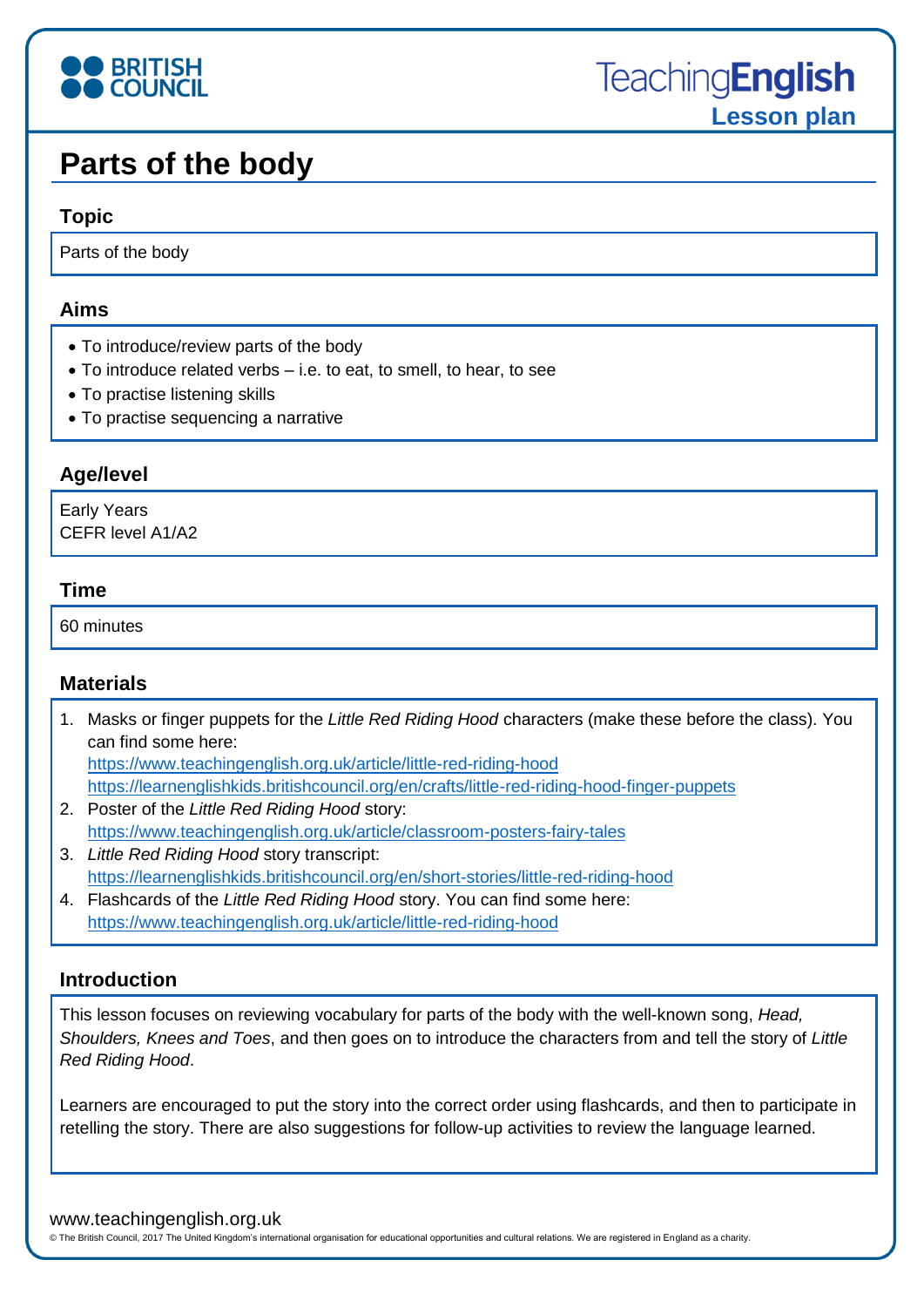

#### **Procedure**

| 1. Song                      | Introduce body parts with the well-known song, Head, Shoulders, Knees and Toes.<br>This enables children to learn, do and say at the same time.                                                                                                                                                                                                                               |
|------------------------------|-------------------------------------------------------------------------------------------------------------------------------------------------------------------------------------------------------------------------------------------------------------------------------------------------------------------------------------------------------------------------------|
|                              | Before singing the song, see how much they know by simply putting your hands<br>٠<br>on your head. They should copy you!                                                                                                                                                                                                                                                      |
|                              | You say, 'head'. With a sweeping gesture show them that you want them to<br>$\bullet$<br>repeat together. They should repeat. You say, 'Good'. Continue for all body parts<br>from the song.                                                                                                                                                                                  |
|                              | If possible have the children stand in a big circle or two lines with enough room<br>between the two to bend down and touch their toes while they listen to and sing<br>the song.                                                                                                                                                                                             |
|                              | The first time you play or sing the song they just listen. Then they can join in with<br>٠<br>actions, then the third time they can sing and do.                                                                                                                                                                                                                              |
|                              | Some children may want to sing and do before, some may not want to join in at all.<br>Both extremes are to be expected. The latter child will probably want to join in as the<br>song continues, so don't force them to begin with.                                                                                                                                           |
|                              | Many songbooks/cassettes have this song, or you can find many versions on<br>YouTube. Alternatively, you can sing the song yourself.                                                                                                                                                                                                                                          |
| 2. The<br>characters         | After the excitement of an action song you'll want them to settle down a bit before<br>moving on to the Little Red Riding Hood story.                                                                                                                                                                                                                                         |
|                              | Take advantage of the fact that they're all standing up and get them to sit in the<br>storytelling corner, if there is one. If not, try and arrange to have an area where<br>they can all sit down before the lesson starts.                                                                                                                                                  |
|                              | Once they are sitting down you should sit in front of them on a chair and choose<br>$\bullet$<br>four children to come to the front and stand next to you. If they are having trouble<br>sitting, then maybe choose a couple of the noisier ones. They too will enjoy being<br>picked for something. Do it quickly, though, before it turns into a reward for being<br>noisy. |
|                              | Give them a mask or finger puppet each. Use them to introduce the characters<br>and review body parts.                                                                                                                                                                                                                                                                        |
| 3. Listening to<br>the story | Use a long stick and tell the Little Red Riding Hood story with the poster pointing<br>to the pictures as you speak. You can use the story transcript on the<br>LearnEnglish Kids website as a guide.                                                                                                                                                                         |
|                              | Alternatively, use the story flashcards or a 'big book' of the story if you have one<br>available.                                                                                                                                                                                                                                                                            |
|                              | Tell it again, encouraging the children to participate with the lines which are<br>repeated. Really emphasise these lines in each reading.                                                                                                                                                                                                                                    |

#### www.teachingenglish.org.uk

© The British Council, 2017 The United Kingdom's international organisation for educational opportunities and cultural relations. We are registered in England as a charity.